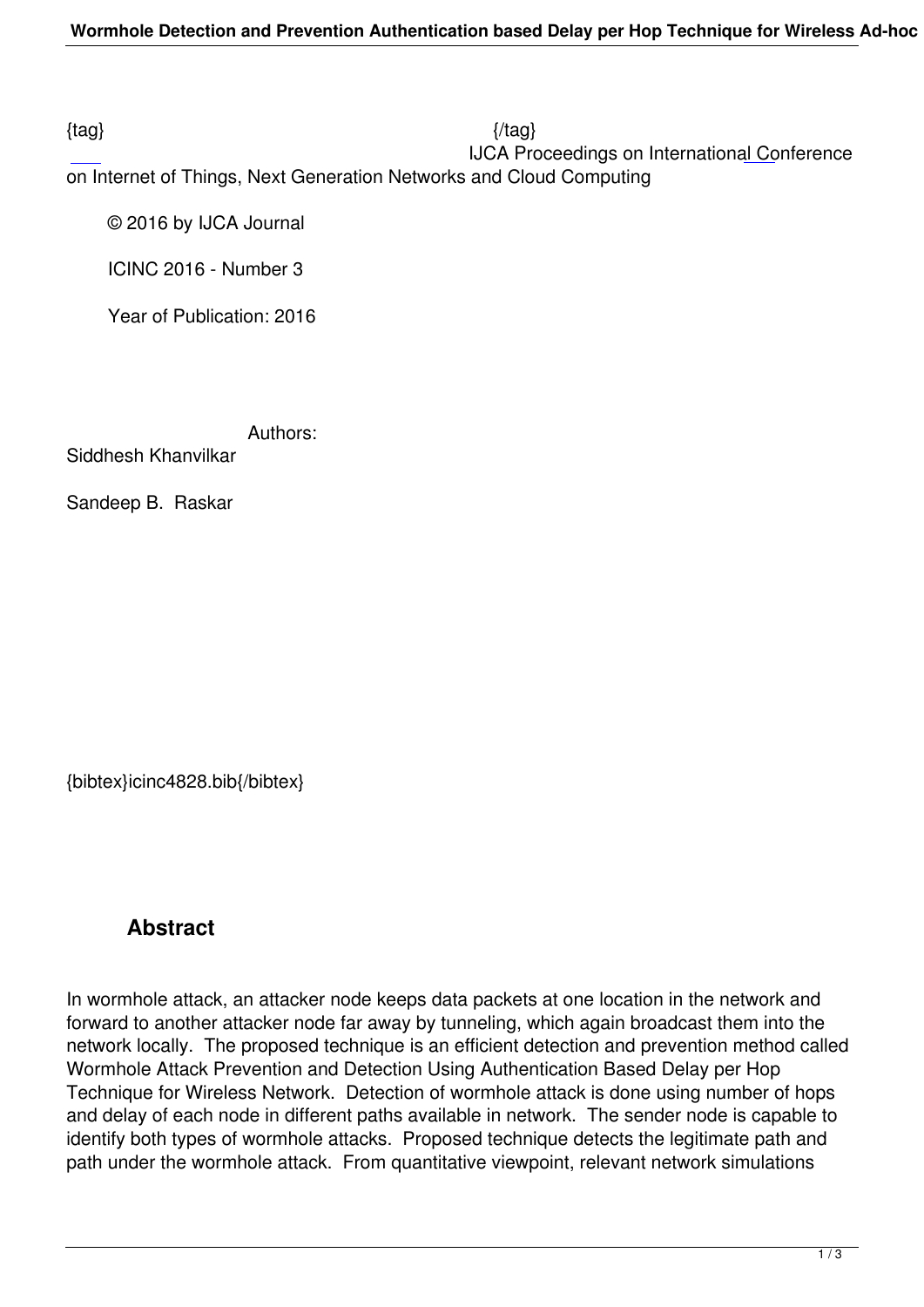were conducted to validate the proposed scheme using a NS2 network simulator.

### **Refer**

#### **ences**

S. Corson and J. Macker, & quot; Mobile Ad Hoc Networking (MANET): Routing protocol Performance issues and Evaluation Considerations January 1999, & quot; RFC2501.

 - SaurabhUpadhaya and ArunaBajpai, Avoiding Wormhole Attack in MANET using Statistical Approach, IEEE March 2012

Y Zhang and W. Lee, & quot; Intrusion Detection in Wireless Ad-Hoc Networks, & quot; MobiCom' 2000, Boston, Massachusetts, Aug. 6-11, 2000, PP. 275 - 283

Ming-Yang Su. Warp: A wormhole-avoidance routing protocol by anomaly detection in mobile ad hoc networks. Computer Security, Vol. 29, March 2010

RushaNandy and Debdutta Berman Roy, Study if Various Attack in MANET and Elaborative Discussion of Rushing Attack on DSR with clustering scheme, IEEE 13 March 2011

 - ReshmiMaulik and NabenduChaki, A Study of Wormhole Attacks in MANET. International journal of computer information systems and industrial management application 2011 PP. 271-279.

 - Khalil S. Bagchi and N. B. Shro\_. LITEWORP: a lightweight countermeasure for the wormhole attack in multihop wireless networks. International Conference on Dependable Systems and Networks, PP 612-621,2005.

W. Weichao, B. Bharat, Y. Lu, X. Wu, Wiley Interscience, ?Defending agains Wormhole Attacks in Mobile Ad Hoc Networks,? Wireless Communication and Mobile Computing, January 2006.

 - X. Wang and J. Wong. An end-to-end detection of wormhole attack in wireless ad-hoc networks. In the proceedings of the 31st annual international computer software and applications conference, PP 39-48, 2007.

S. Gupta, S. Kar and S. Dharmaraja, & quot: WHOP: wormhole Attack Detection protocol using hound packet&quot: In the international conference on innovations Technology, IEEE 2011.

- Y Hu, A. Perrig, and D. Johnson, & quot; Packet Leashes: A Defense against Wormhole Attacks in Wireless networks, & quot; Proc. Of INFOCOM& apos; April 2003, PP. 1976-1986.

H. S. Chiu and K. S. Lui. DELPHI: wormhole detection mechanism for ad hoc wireless networks. 1st International Symposium on Wireless Pervasive Computing, PP 6-11, January 2006

**Index Terms** 

Computer Science Wireless